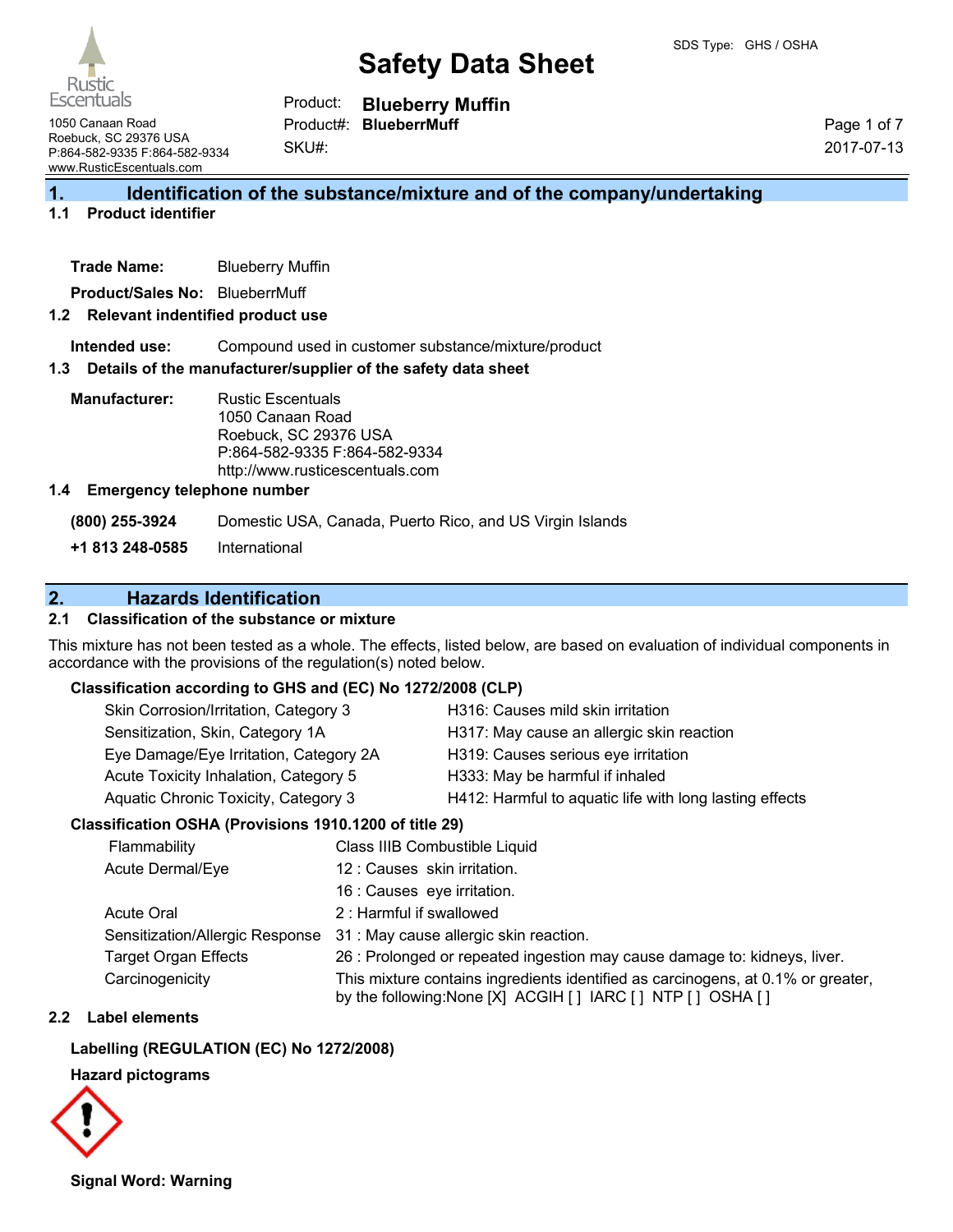

| Escentuals                                                                                             | Product:           | <b>Blueberry Muffin</b>                                                                                                          |                           |
|--------------------------------------------------------------------------------------------------------|--------------------|----------------------------------------------------------------------------------------------------------------------------------|---------------------------|
| 1050 Canaan Road<br>Roebuck, SC 29376 USA<br>P:864-582-9335 F:864-582-9334<br>www.RusticEscentuals.com | Product#:<br>SKU#: | <b>BlueberrMuff</b>                                                                                                              | Page 2 of 7<br>2017-07-13 |
| <b>Hazard statments</b>                                                                                |                    |                                                                                                                                  |                           |
| H <sub>316</sub>                                                                                       |                    | Causes mild skin irritation                                                                                                      |                           |
| H317                                                                                                   |                    | May cause an allergic skin reaction                                                                                              |                           |
| H319                                                                                                   |                    | Causes serious eye irritation                                                                                                    |                           |
| H333                                                                                                   |                    | May be harmful if inhaled                                                                                                        |                           |
| H412                                                                                                   |                    | Harmful to aquatic life with long lasting effects                                                                                |                           |
| <b>Precautionary Statements</b>                                                                        |                    |                                                                                                                                  |                           |
| <b>Prevention:</b>                                                                                     |                    |                                                                                                                                  |                           |
| P <sub>264</sub>                                                                                       |                    | Wash hands thoroughly after handling                                                                                             |                           |
| P272                                                                                                   |                    | Contaminated work clothing should not be allowed out of the workplace                                                            |                           |
| P <sub>273</sub>                                                                                       |                    | Avoid release to the environment                                                                                                 |                           |
| <b>Response:</b>                                                                                       |                    |                                                                                                                                  |                           |
| $P302 + P352$                                                                                          |                    | IF ON SKIN: Wash with soap and water                                                                                             |                           |
| $P304 + P312$                                                                                          |                    | IF INHALED: Call a POISON CENTER or doctor/physician if you feel unwell                                                          |                           |
| P305 + P351 + P338                                                                                     |                    | IF IN EYES: Rinse cautiously with water for several minutes Remove contact lenses if<br>present and easy to do. continue rinsing |                           |
| $P333 + P313$                                                                                          |                    | If skin irritation or a rash occurs: Get medical advice/attention                                                                |                           |
| $P337 + P313$                                                                                          |                    | If eye irritation persists: Get medical advice/attention                                                                         |                           |
| P363                                                                                                   |                    | Wash contaminated clothing before reuse                                                                                          |                           |
| $A + 1 = 1 + 1 = 1 + 1 = 1$                                                                            |                    |                                                                                                                                  |                           |

**2.3 Other Hazards**

**no data available**

## **3. Composition/Information on Ingredients**

## **3.1 Mixtures**

This product is a complex mixture of ingredients, which contains among others the following substance(s), presenting a health or environmental hazard within the meaning of the UN Globally Harmonized System of Classification and Labeling of Chemicals (GHS):

| CAS#<br>Ingredient | EC#                             | Conc.<br>Range | <b>GHS Classification</b>           | <b>OSHA Classification</b> |
|--------------------|---------------------------------|----------------|-------------------------------------|----------------------------|
| 84-66-2            | 201-550-6                       | $30 - 40 \%$   | H316; H402                          |                            |
| Diethyl phthalate  |                                 |                |                                     |                            |
| $121 - 33 - 5$     | 204-465-2                       | $5 - 10 \%$    | H303; H319                          | 31                         |
| Vanillin           |                                 |                |                                     |                            |
| 78-70-6            | 201-134-4                       | $1 - 2 \%$     | H227; H303; H315; H317; H319; H402  | 12, 26                     |
| Linalool           |                                 |                |                                     |                            |
| 4940-11-8          | 225-582-5                       | $1 - 2 \%$     | H302                                | 2                          |
| Ethyl maltol       |                                 |                |                                     |                            |
| 128-37-0           | 204-881-4                       | $1 - 2%$       | H316; H400; H410                    |                            |
|                    | <b>Butylated hydroxytoluene</b> |                |                                     |                            |
| 104-55-2           | 203-213-9                       | $0.1 - 1.0 \%$ | H303; H312; H315; H317; H319; H401  | 10, 12, 16, 26, 31, 36     |
| Cinnamal           |                                 |                |                                     |                            |
| 600-14-6           | 209-984-8                       | $0.1 - 1.0 %$  | H225; H303; H313; H316; H317; H318; | 12, 16, 21                 |
| 2,3-Pentanedione   |                                 |                | H373; H402                          |                            |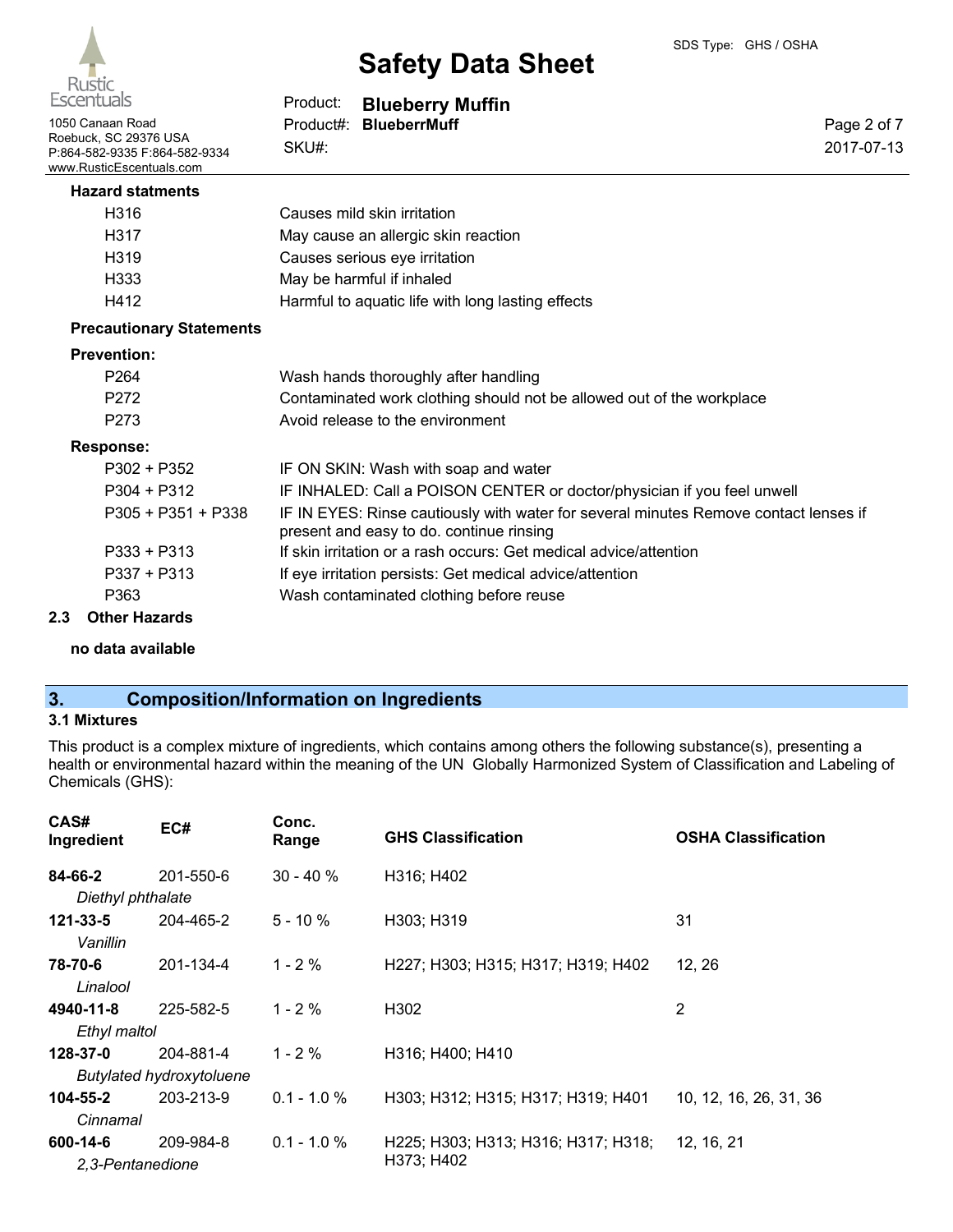

| Escentuals                                                                                             |           | Product:                                                                   | <b>Blueberry Muffin</b>                                                                  |                            |
|--------------------------------------------------------------------------------------------------------|-----------|----------------------------------------------------------------------------|------------------------------------------------------------------------------------------|----------------------------|
| 1050 Canaan Road<br>Roebuck, SC 29376 USA<br>P:864-582-9335 F:864-582-9334<br>www.RusticEscentuals.com |           | Product#:<br>SKU#:                                                         | <b>BlueberrMuff</b>                                                                      | Page 3 of 7<br>2017-07-13  |
| <b>CAS#</b><br>Ingredient                                                                              | EC#       | Conc.<br>Range                                                             | <b>GHS Classification</b>                                                                | <b>OSHA Classification</b> |
| 120-57-0<br>Piperonal                                                                                  | 204-409-7 | $0.1 - 1.0 \%$                                                             | H303; H317; H401                                                                         | 31                         |
| 23726-91-2                                                                                             | 245-842-1 | $0.1 - 1.0 \%$<br>See Section 16 for full text of GHS classification codes | H303; H315; H317; H401; H411<br>(2E)-1-(2,6,6-Trimethyl-1-cyclohexen-1-yl)-2-buten-1-one | 11.31                      |
|                                                                                                        |           |                                                                            |                                                                                          |                            |

Total Hydrocarbon Content  $(% \mathcal{O}_{N})$  = 0.00

| <b>First Aid Measures</b><br>4.                                                   |                                                                                                               |  |
|-----------------------------------------------------------------------------------|---------------------------------------------------------------------------------------------------------------|--|
| <b>Description of first aid measures</b><br>4.1                                   |                                                                                                               |  |
| Inhalation:                                                                       | Remove from exposure site to fresh air and keep at rest.<br>Obtain medical advice.                            |  |
| <b>Eye Exposure:</b>                                                              | Flush immediately with water for at least 15 minutes.<br>Contact physician if symptoms persist.               |  |
| <b>Skin Exposure:</b>                                                             | Remove contaminated clothes. Wash thoroughly with water (and soap).<br>Contact physician if symptoms persist. |  |
| Ingestion:                                                                        | Rinse mouth with water and obtain medical advice.                                                             |  |
| Most important symptoms and effects, both acute and delayed<br>4.2                |                                                                                                               |  |
| <b>Symptoms:</b>                                                                  | no data available                                                                                             |  |
| Risks:                                                                            | Refer to Section 2.2 "Hazard Statements"                                                                      |  |
| Indication of any immediate medical attention and special treatment needed<br>4.3 |                                                                                                               |  |
| <b>Treatment:</b>                                                                 | Refer to Section 2.2 "Response"                                                                               |  |
| 5.<br><b>Fire-Fighting measures</b>                                               |                                                                                                               |  |
| <b>Extinguishing media</b><br>5.1                                                 |                                                                                                               |  |
| Suitable:                                                                         | Carbon dioxide (CO2), Dry chemical, Foam                                                                      |  |
| <b>Unsuitable</b>                                                                 | Do not use a direct water jet on burning material                                                             |  |
| Special hazards arising from the substance or mixture<br>5.2                      |                                                                                                               |  |
| During fire fighting:<br>5.3 Advice for firefighters                              | Water may be ineffective                                                                                      |  |
| <b>Further information:</b>                                                       | Standard procedure for chemical fires                                                                         |  |

## **6. Accidental Release Measures**

**6.1 Personal precautions, protective equipment and emergency procedures**

Avoid inhalation and contact with skin and eyes. A self-contained breathing apparatus is recommended in case of a major spill.

#### **6.2 Environmental precautions**

Keep away from drains, soil, and surface and groundwater.

## **6.3 Methods and materials for containment and cleaning up**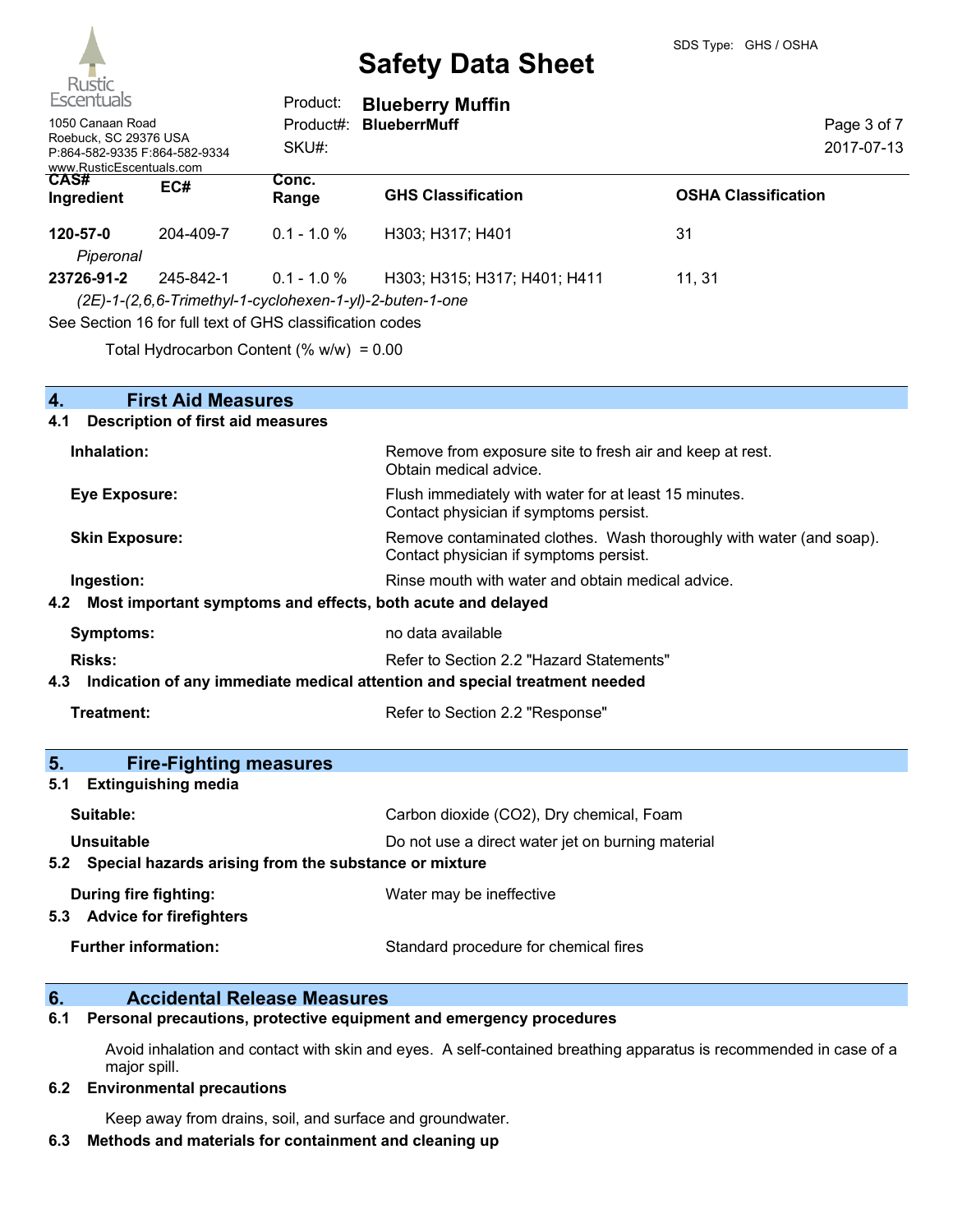## Product: **Blueberry Muffin**

1050 Canaan Road Product#: **BlueberrMuff** Roebuck, SC 29376 USA P:864-582-9335 F:864-582-9334 www.RusticEscentuals.com

SKU#:

Page 4 of 7 2017-07-13

Clean up spillage promptly. Remove ignition sources. Provide adequate ventilation. Avoid excessive inhalation of vapors. Gross spillages should be contained by use of sand or inert powder and disposed of according to the local regulations.

#### **6.4 Reference to other sections**

Not Applicable

## **7. Handling and Storage**

#### **7.1 Precautions for safe handling**

Apply according to good manufacturing and industrial hygiene practices with proper ventilation. Do not drink, eat or smoke while handling. Respect good personal hygiene.

### **7.2 Conditions for safe storage, including any incompatibilities**

Store in a cool, dry and ventilated area away from heat sources and protected from light in tightly closed original container. Avoid plastic and uncoated metal container. Keep air contact to a minimum.

### **7.3 Specific end uses**

No information available

## **8. Exposure Controls/Personal Protection**

#### **8.1 Control parameters**

| <b>Component</b>             |                                                     | <b>ACGIH</b><br>ACGIH<br>TWA ppm STEL ppm TWA ppm STEL ppm | OSHA<br>OSHA |
|------------------------------|-----------------------------------------------------|------------------------------------------------------------|--------------|
| 84-66-2                      | Diethyl phthalate                                   |                                                            |              |
| 128-37-0                     | <b>Butylated hydroxytoluene</b>                     |                                                            |              |
| 600-14-6                     | 2.3-Pentanedione                                    |                                                            |              |
| <b>Engineering Controls:</b> | Use local exhaust as needed.                        |                                                            |              |
|                              | 0 European products. Beneaux materialists continued |                                                            |              |

### **8.2 Exposure controls - Personal protective equipment**

| <b>Eye protection:</b>         | Tightly sealed goggles, face shield, or safety glasses with brow guards and side shields, etc.<br>as may be appropriate for the exposure |
|--------------------------------|------------------------------------------------------------------------------------------------------------------------------------------|
| <b>Respiratory protection:</b> | Avoid excessive inhalation of concentrated vapors. Apply local ventilation where appropriate.                                            |
| <b>Skin protection:</b>        | Avoid Skin contact. Use chemically resistant gloves as needed.                                                                           |

## **9. Physical and Chemical Properties**

## **9.1 Information on basic physical and chemical properties**

| Appearance:                | Conforms to Standard      |
|----------------------------|---------------------------|
| Odor:                      | Conforms to Standard      |
| Color:                     | Yellow to Greenish Yellow |
| <b>Viscosity:</b>          | Liquid                    |
| <b>Freezing Point:</b>     | Not determined            |
| <b>Boiling Point:</b>      | Not determined            |
| <b>Melting Point:</b>      | Not determined            |
| <b>Flashpoint (CCCFP):</b> | >200 F (93.33 C)          |
| Auto flammability:         | Not determined            |

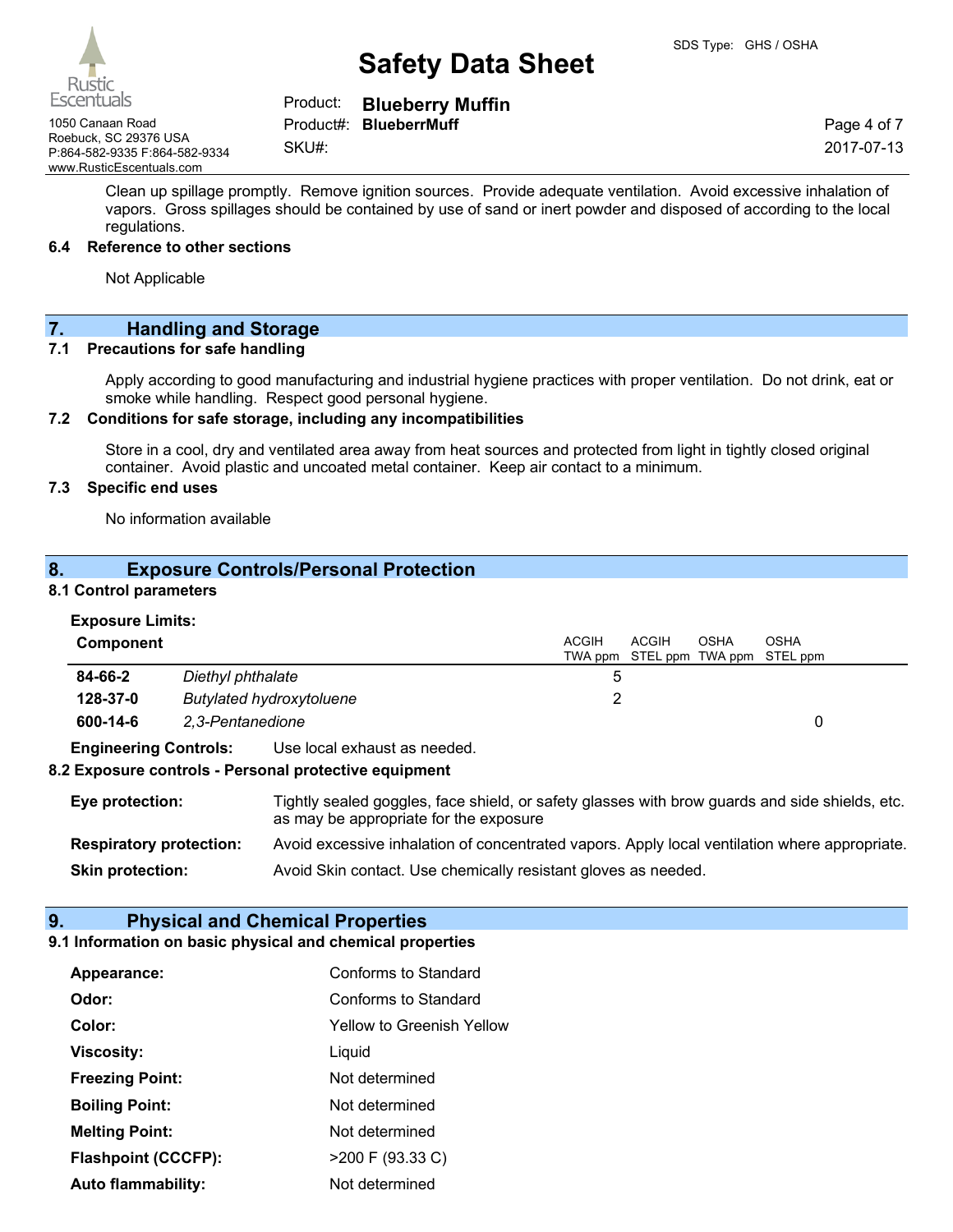| Escentuals                                                                         | <b>Product:</b> Blueberry Muffin |             |
|------------------------------------------------------------------------------------|----------------------------------|-------------|
| 1050 Canaan Road                                                                   | <b>BlueberrMuff</b><br>Product#: | Page 5 of 7 |
| Roebuck, SC 29376 USA<br>P:864-582-9335 F:864-582-9334<br>www.RusticEscentuals.com | SKU#:                            | 2017-07-13  |
| <b>Explosive Properties:</b>                                                       | None Expected                    |             |
| <b>Oxidizing properties:</b>                                                       | None Expected                    |             |

| <b>Explosive Properties:</b> | None Expected |
|------------------------------|---------------|
| <b>Oxidizing properties:</b> | None Expected |
| Vapor Pressure (mmHg@20 C):  | 0.1142        |
| %VOC:                        | 1.7258        |
| Specific Gravity @ 25 C:     | 1.0190        |
| Density @ 25 C:              | 1.0160        |
| Refractive Index @ 20 C:     | 1.4785        |
| Soluble in:                  | Ωil           |

## **10. Stability and Reactivity**

| 10.1 Reactivity                         | None                                               |
|-----------------------------------------|----------------------------------------------------|
| <b>10.2 Chemical stability</b>          | Stable                                             |
| 10.3 Possibility of hazardous reactions | None known                                         |
| 10.4 Conditions to avoid                | None known                                         |
| 10.5 Incompatible materials             | Strong oxidizing agents, strong acids, and alkalis |
| 10.6 Hazardous decomposition products   | None known                                         |

## **11. Toxicological Information**

## **11.1 Toxicological Effects**

Acute Toxicity Estimates (ATEs) based on the individual Ingredient Toxicity Data utilizing the "Additivity Formula"

| (LD50: 5,248.40) Not classified - the classification criteria are<br>not met |
|------------------------------------------------------------------------------|
| (LD50: 7,530.53) Not classified - the classification criteria are<br>not met |
| (LC50: 37.99) May be harmful if inhaled                                      |
| Causes mild skin irritation                                                  |
| Causes serious eye irritation                                                |
| Not classified - the classification criteria are not met                     |
| May cause an allergic skin reaction                                          |
| Not classified - the classification criteria are not met                     |
| Not classified - the classification criteria are not met                     |
| Not classified - the classification criteria are not met                     |
| Not classified - the classification criteria are not met                     |
| Not classified - the classification criteria are not met                     |
| Not classified - the classification criteria are not met                     |
|                                                                              |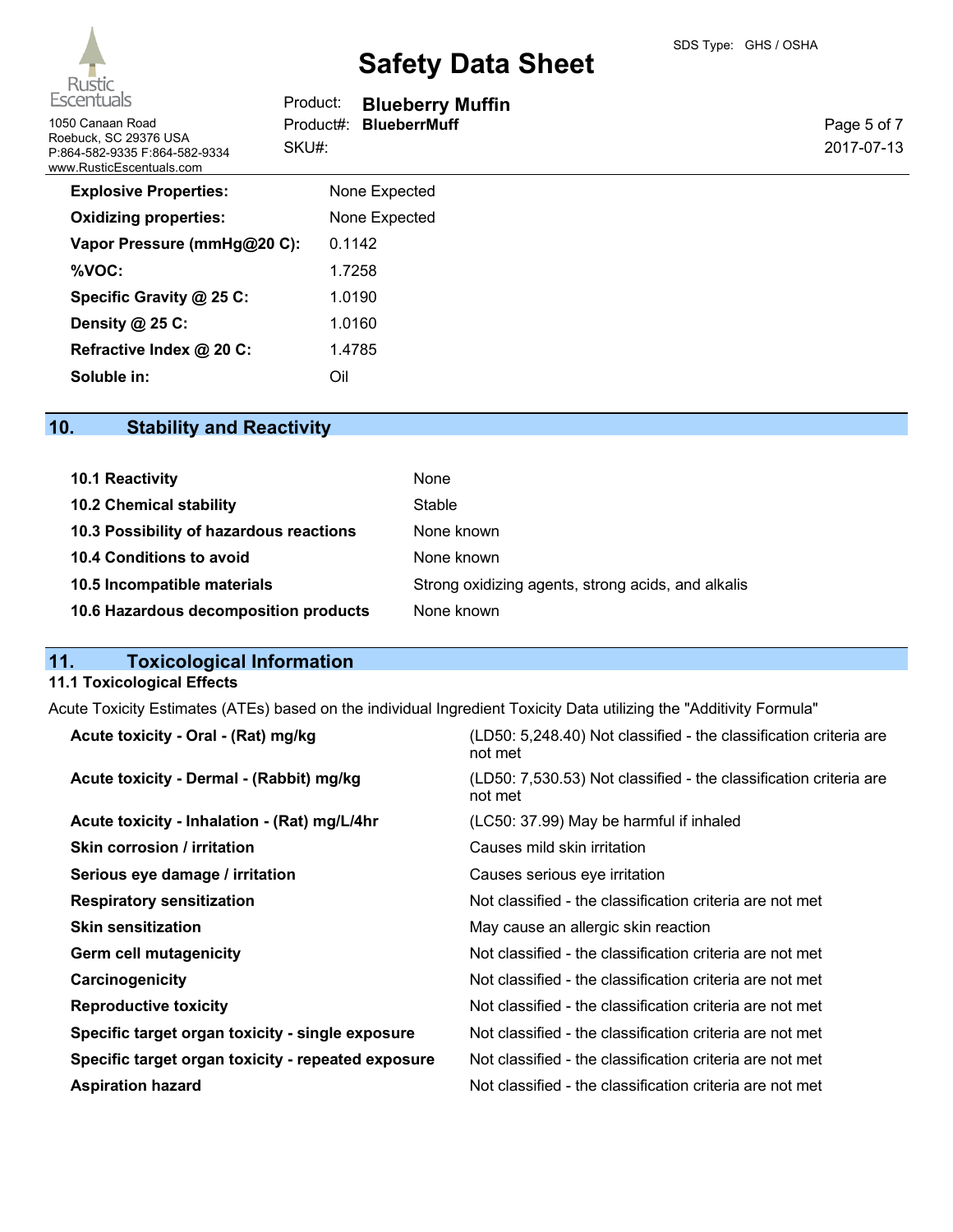

| Escentuals       | Product: | <b>Blueberry Muffin</b>       |
|------------------|----------|-------------------------------|
| 1050 Canaan Road |          | Product#: <b>BlueberrMuff</b> |

Roebuck, SC 29376 USA P:864-582-9335 F:864-582-9334 www.RusticEscentuals.com

**12. Ecological Information**

SKU#:

Page 6 of 7 2017-07-13

| 12.1 Toxicity                      |                                                          |
|------------------------------------|----------------------------------------------------------|
| <b>Acute acquatic toxicity</b>     | Not classified - the classification criteria are not met |
| <b>Chronic acquatic toxicity</b>   | Harmful to aquatic life with long lasting effects        |
| <b>Toxicity Data on soil</b>       | no data available                                        |
| <b>Toxicity on other organisms</b> | no data available                                        |
|                                    |                                                          |
| 12.2 Persistence and degradability | no data available                                        |
| 12.3 Bioaccumulative potential     | no data available                                        |
| 12.4 Mobility in soil              | no data available                                        |
| 12.5 Other adverse effects         | no data available                                        |
|                                    |                                                          |

## **13. Disposal Conditions**

### **13.1 Waste treatment methods**

Do not allow product to reach sewage systems. Dispose of in accordance with all local and national regulations. Send to a licensed waste management company.The product should not be allowed to enter drains, water courses or the soil. Do not contaminate ponds, waterways or ditches with chemical or used container.

## **14. Transport Information**

| Regulator<br>U.S. DOT (Non-Bulk)<br><b>Chemicals NOI</b>         | <b>Class</b> | <b>Pack Group</b><br>Not Regulated - Not Dangerous Goods | <b>Sub Risk</b> | UN-nr. |
|------------------------------------------------------------------|--------------|----------------------------------------------------------|-----------------|--------|
| <b>ADR/RID (International Road/Rail)</b><br><b>Chemicals NOI</b> |              | Not Regulated - Not Dangerous Goods                      |                 |        |
| IATA (Air Cargo)<br><b>Chemicals NOI</b>                         |              | Not Regulated - Not Dangerous Goods                      |                 |        |
| IMDG (Sea)<br><b>Chemicals NOI</b>                               |              | Not Regulated - Not Dangerous Goods                      |                 |        |

| <b>Regulatory Information</b><br>15.                                     |                                                              |
|--------------------------------------------------------------------------|--------------------------------------------------------------|
| <b>U.S. Federal Regulations:</b>                                         |                                                              |
| <b>TSCA (Toxic Substance Control Act):</b>                               | All components of the substance/mixture are listed or exempt |
| 40 CFR(EPCRA, SARA, CERCLA and CAA)                                      | This product contains the following components:              |
| $201 - 550 - 6$ 30 - 40 %<br>84-66-2                                     | Diethyl phthalate                                            |
| <b>U.S. State Regulations:</b>                                           |                                                              |
| <b>California Proposition 65 Warning</b><br><b>Canadian Regulations:</b> | No Warning required                                          |
| <b>DSL / NDSL</b>                                                        | 100.00% of the components are listed or exempt.              |